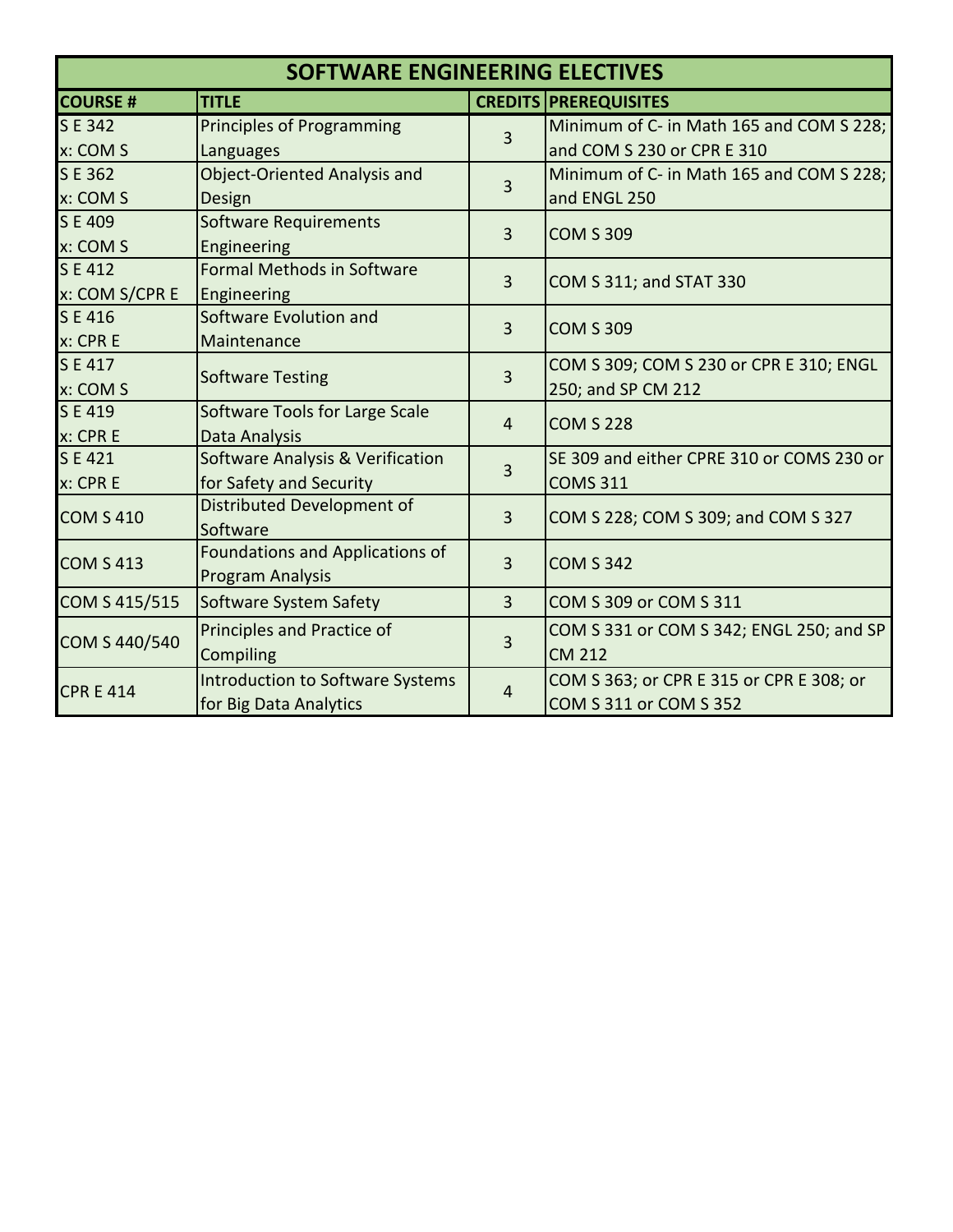| <b>TECHNICAL ELECTIVES</b>                            |                                                                 |                |                                                                   |
|-------------------------------------------------------|-----------------------------------------------------------------|----------------|-------------------------------------------------------------------|
| Any SE Elective can be used to fill this requirement. |                                                                 |                |                                                                   |
| <b>COURSE#</b>                                        | <b>TITLE</b>                                                    |                | <b>CREDITS PREREQUISITES</b>                                      |
| COM S 418/518                                         | Introduction to Computational<br>Geometry                       | $\overline{3}$ | COM S 311 or permission of the instructor                         |
| <b>COM S 430</b>                                      | Concurrent Programming in<br>Practice                           | 3              | COM S 311; COM S 362 or 363; ENGL 250;<br>and SP CM 212           |
| COM S 435/535                                         | Algorithms for Large Data Sets:<br>Theory & Practice            | 3              | COM S 311 or equivalent/permission of<br>instructor               |
| <b>COM S 437</b>                                      | <b>Computer Game and Media</b><br>Programming                   | 3              | <b>COM S 336</b>                                                  |
| COM S 454/554<br>x: CPR E                             | <b>Distributed Systems</b>                                      | 3              | COM S 311; and COM S 352 or CPR E<br>308/permission of instructor |
| COM S 461/561                                         | Principles and Internals of<br><b>Database Systems</b>          | 3              | COM S 311; ENGL 250; and SP CM<br>212/permission of instructor    |
| <b>COM S 486</b>                                      | <b>Fundamental Concepts in</b><br><b>Computer Networking</b>    | 3              | COM S 352 or CPR E 308                                            |
| COM S 487/587                                         | Network Programming,<br><b>Applications and Research Issues</b> | 3              | COM S 352 or CPR E 489 or<br>equivalent/permission of instructor  |
| CPR E 426/526<br>x: COM S                             | Introduction to Parallel Algorithms<br>and Programming          | 4              | CPR E 308 or COM S 321; and CPR E 315 or<br><b>COM S 311</b>      |
| CPR E 430/530<br>x:INFAS                              | <b>Network Protocols and Security</b>                           | 3              | CPR E 288 or CPR E 331                                            |
| CPR E 450/550                                         | <b>Distributed Systems and</b><br>Middleware                    | 3              | CPR E 308 or COM S 352                                            |
| CPR E 458/558                                         | <b>Real Time Systems</b>                                        | 3              | <b>CPR E 308 or COM S 352</b>                                     |
| <b>CPR E 489</b>                                      | <b>Computer Networking &amp; Data</b><br>Communications         | 4              | CPR E 381 or E E 324                                              |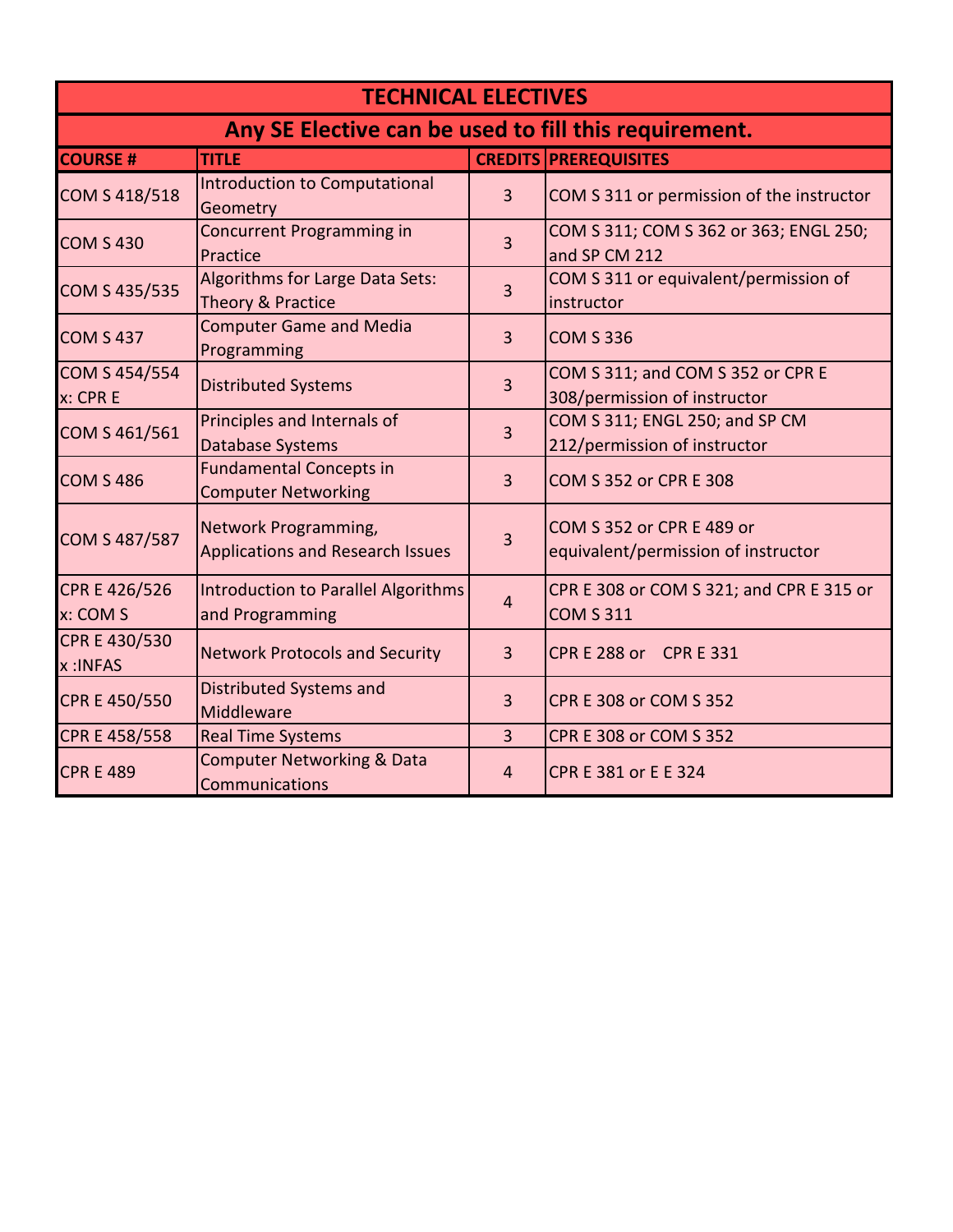| <b>SUPPLEMENTARY ELECTIVES</b>                                             |                                                                              |                |                                                                                                                                     |
|----------------------------------------------------------------------------|------------------------------------------------------------------------------|----------------|-------------------------------------------------------------------------------------------------------------------------------------|
| Any SE Elective & Technical Elective can be used to fill this requirement. |                                                                              |                |                                                                                                                                     |
| <b>COURSE #</b>                                                            | <b>TITLE</b>                                                                 |                | <b>CREDITS PREREQUISITES</b>                                                                                                        |
| CE 388<br>x: A B E/E E                                                     | Sustainable Engineering and<br><b>International Development</b>              | 3              | Junior classification in engineering                                                                                                |
| <b>COM S 252</b>                                                           | Linux Operating System Essentials                                            | 3              | CPR E 185 or SE 185 or COM S 127 or COM S<br>207 or COM S 227                                                                       |
| <b>COM S 327</b>                                                           | <b>Advanced Programming</b><br>Techniques                                    | 3              | Minimum of C- in COM S 228 and MATH 165                                                                                             |
| <b>COM S 331</b><br>x: LING                                                | Theory of Computing                                                          | 3              | Minimum of C- in COM S 228, MATH 166,<br>and in COM S 230 or CPR E 310; and ENGL<br>250                                             |
| <b>COM S 336</b>                                                           | Introduction to Computer<br>Graphics                                         | 3              | COM S 327; and co-requisite MATH 207 or<br><b>MATH 317</b>                                                                          |
| <b>COM S 421</b><br>x: MATH                                                | Logic for Mathematics and<br><b>Computer Science</b>                         | 3              | MATH 301 or MATH 207 or MATH 317 or<br>COM S 230 or CPR E 310                                                                       |
| <b>COM S 424</b><br>x: CPR E/MATH                                          | Introduction to High Performance<br>Computing                                | 3              | MATH 265; and MATH 207 or MATH<br>317/permission of instructor                                                                      |
| <b>COM S 425</b><br>x: CPR E                                               | High Performance Computing for<br>Scientific and Engineering<br>Applications | 3              | COM S 31; ENGL 250; and SP CM 212                                                                                                   |
| COM S 433/533                                                              | Molecular Programming of<br><b>Nanoscale Devices and Processes</b>           | 3              | Minimum of C- in COM S 331/permission of<br>the instructor                                                                          |
| <b>COM S 444</b><br>x: BCB/BCBIO/<br><b>BIOL/CPR E/ GEN</b>                | <b>Bioinformatic Analysis</b>                                                | $\overline{4}$ | MATH 165; and Introductory Statistics (STAT<br>101, STAT 104, STAT 105, STAT 201, or STAT<br>330)                                   |
| COM S 455/555                                                              | Simulation: Algorithms and<br>Implementation                                 | 3              | COM S 311; STAT 305 or 330; ENGL 150; and<br>SP CM 212/permission of instructor                                                     |
| COM S 472/572                                                              | Principles of Artificial Intelligence                                        | 3              | COM S 311, COM S 230 or CPR E 310, STAT<br>330, ENGL 250, SP CM 212, COM S 342 or<br>comparable programming experience              |
| <b>COM S 474</b>                                                           | Introduction to Machine Learning                                             | 3              | COM S 311, COM S 230 or CPR E 310, STAT<br>330, MATH 165, ENGL 250, SP CM 212, COM<br>S 342 or comparable programming<br>experience |
| <b>COM S 476X/</b><br>576X                                                 | Motion Strategy Algorithms and<br>Applications                               | 3              | ENGL 250, SP CM 212, COM S 311                                                                                                      |
| COM S 477/577                                                              | Problem Solving Tech. for Applied<br><b>Computer Science</b>                 | 3              | COM S 228; CPR E 310 or COM S 230; MATH<br>166; MATH 207 or MATH 317; or consent of<br>instructor                                   |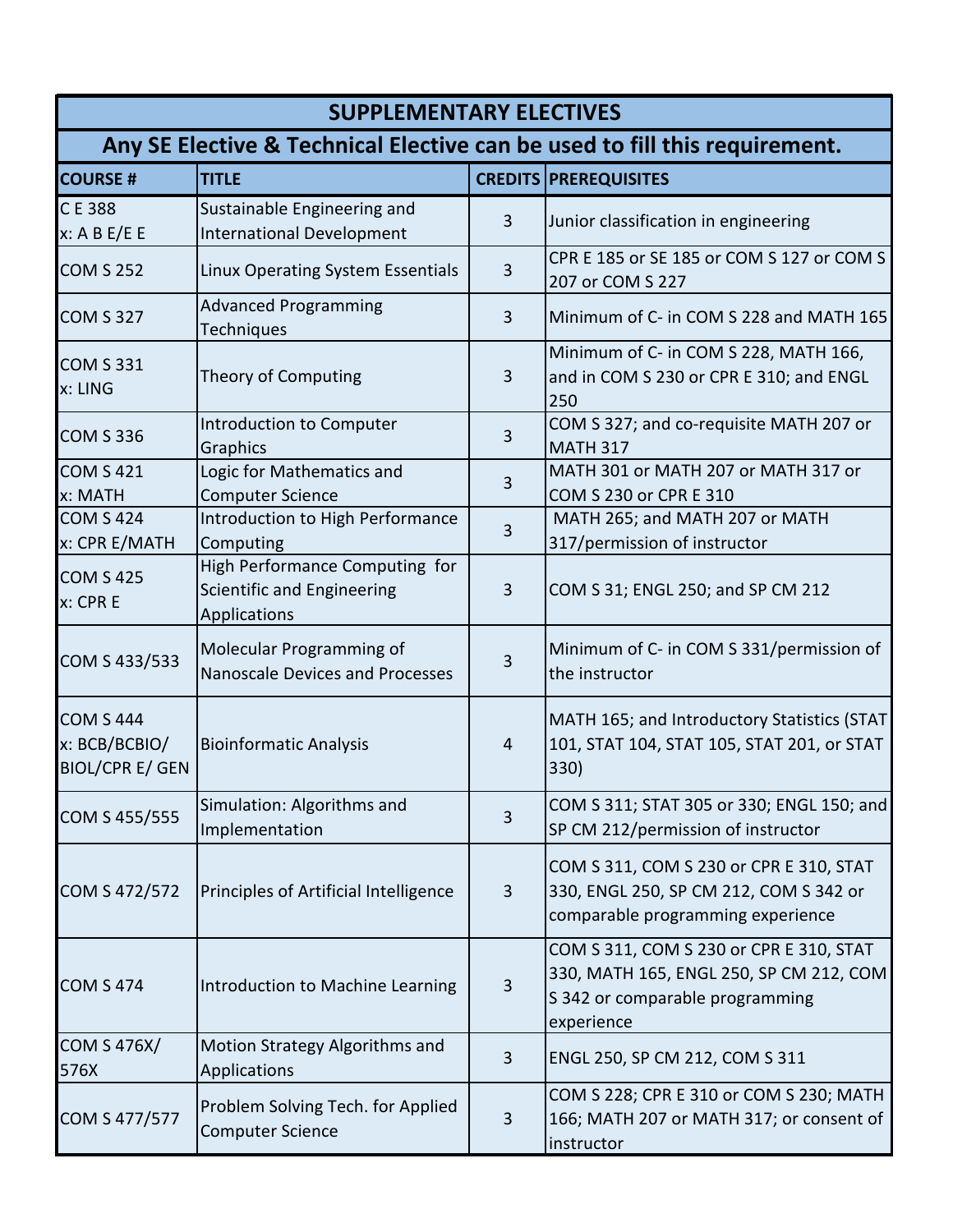| <b>SUPPLEMENTARY ELECTIVES, continued</b>                                  |                                                                  |                |                                                                                                                  |
|----------------------------------------------------------------------------|------------------------------------------------------------------|----------------|------------------------------------------------------------------------------------------------------------------|
| Any SE Elective & Technical Elective can be used to fill this requirement. |                                                                  |                |                                                                                                                  |
| <b>COURSE #</b>                                                            | <b>TITLE</b>                                                     |                | <b>CREDITS PREREQUISITES</b>                                                                                     |
| <b>COM S 481</b><br>x: MATH                                                | <b>Numerical Methods for</b><br><b>Differential Equations</b>    | 3              | MATH 265; and MATH 266 or MATH 267                                                                               |
| <b>COM S 490</b>                                                           | Independent Study                                                | $1 - 2$        | Permission of instructor<br>NOTE: Can only apply 2 credits to<br>supplementary electives                         |
| <b>COM S 575</b><br>x: CPR E, HCI                                          | <b>Computational Perception</b>                                  | 3              | Graduate standing or permission of<br>instructor                                                                 |
| <b>CPR E 288</b>                                                           | <b>Embedded Systems I: Introduction</b>                          | $\overline{4}$ | CPR E 281; and COM S 207 or COM S 227 or<br>E E 285                                                              |
| <b>CPR E 331</b>                                                           | Application of Cryptographic<br>Concepts to Cyber Security       | 3              | <b>CPR E 231</b>                                                                                                 |
| <b>CPR E 388</b>                                                           | <b>Embedded Systems II: Mobile</b><br>Platforms                  | 4              | <b>CPR E 288</b>                                                                                                 |
| <b>CPR E 418</b><br>x: E E                                                 | High Speed Systems Engineering<br><b>Measurement and Testing</b> | 4              | E E 230; and E E 311                                                                                             |
| <b>CPR E 431</b>                                                           | <b>Basics of Information System</b><br>Security                  | 3              | Credit or enrollment in CPR E 308 or COM S<br>352                                                                |
| <b>CPR E 483</b>                                                           | Hardware Software Integration                                    | 4              | <b>CPR E 381</b>                                                                                                 |
| <b>CPR E 488</b>                                                           | <b>Embedded Systems Design</b>                                   | 4              | CPR E 381 or COM S 321                                                                                           |
| <b>CPR E 490</b>                                                           | Independent Study                                                | $1 - 2$        | Senior classification in computer<br>engineering<br>NOTE: Can only apply 2 credits to<br>supplementary electives |
| M E 484/584<br>x: WLC                                                      | Technology, Globalization, and<br>Culture                        | 3              | Junior or Senior classification for M E 484<br>/graduate classification for M E 584                              |
| <b>SE 490</b>                                                              | Independent Study                                                | $1 - 2$        | Permission of instructor<br>NOTE: Can only apply 2 credits to<br>supplementary electives                         |
| <b>STAT 483</b>                                                            | <b>Empirical Methods of</b><br><b>Computational Sciences</b>     | 3              | STAT 330 or an equivalent course; MATH<br>166; and knowledge of linear algebra                                   |
| <b>STAT 484</b>                                                            | <b>Computer Processing of Scientific</b><br>Data                 | 3              | STAT 301 or STAT 326 or STAT 401 or STAT<br>587                                                                  |
| <b>STAT 486</b>                                                            | Introduction to Statistical<br>Computing                         | 3              | STAT 301 or STAT 326 or STAT 401 or STAT<br>587                                                                  |